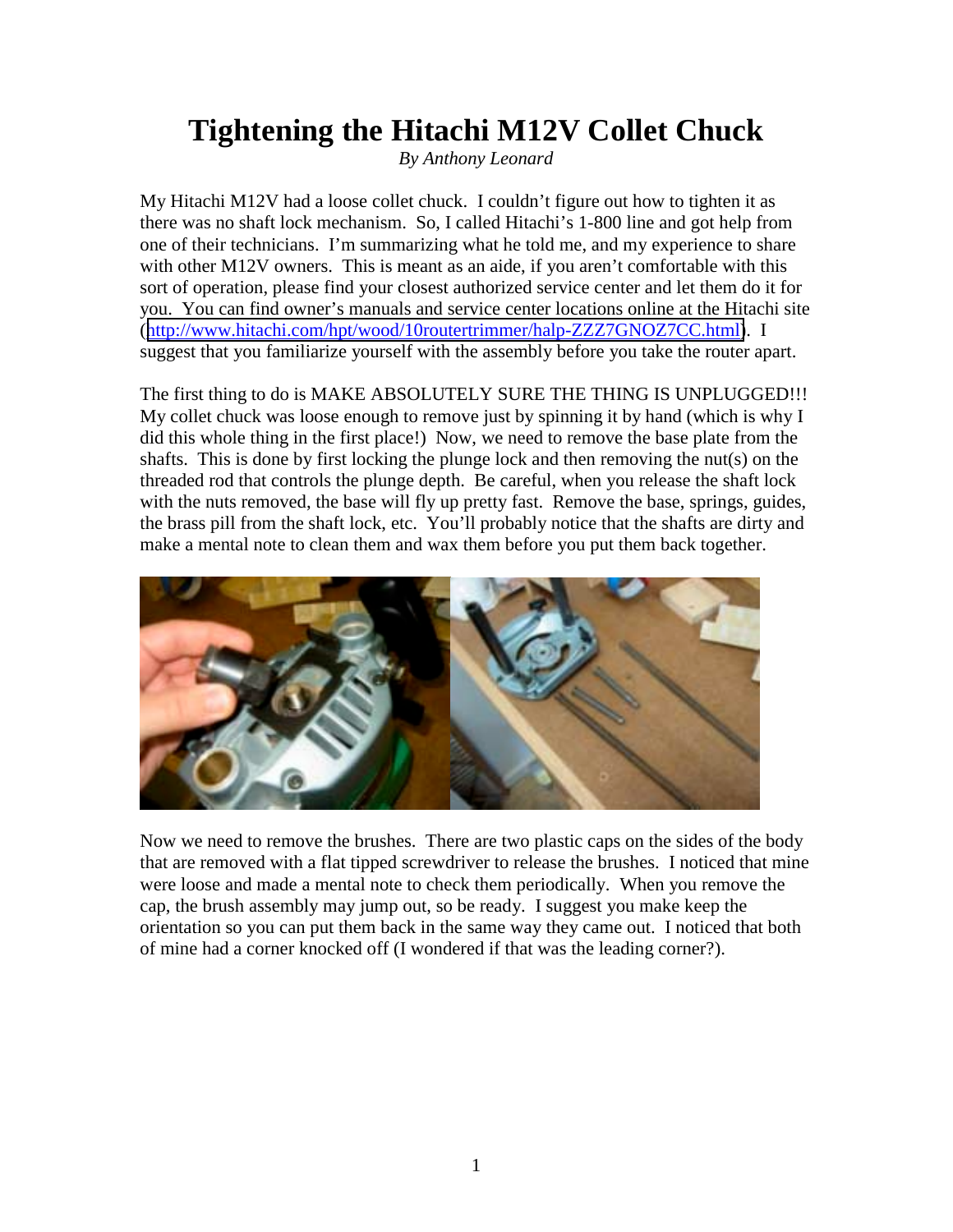

Once the brushes are removed, you can now remove the four Phillips head screws that hold the bottom housing on. These are pretty tight, so make sure you use the proper size screwdriver to avoid stripping the screws. The technician said I might need two flat tipped screwdrivers to lever the casting, but mine came off without the need for prying. Be careful when you remove the assembly as the armature is coming out with it.



(note that the #37Stopper Piece may fall out – see it next to the top bearing?) Now you have the armature and the bottom cover (the cast metal part) out as a unit. The Hitachi technician suggested wrapping a cloth around the armature to protect it and chucking it into a vise. My vise has wooden cheeks that are pretty soft, so I didn't bother with a towel – maybe I should have to be safe. Once it's in the vice good and snug, I cleaned the threads on the collet and the armature shaft. The technician said to use green Loctite